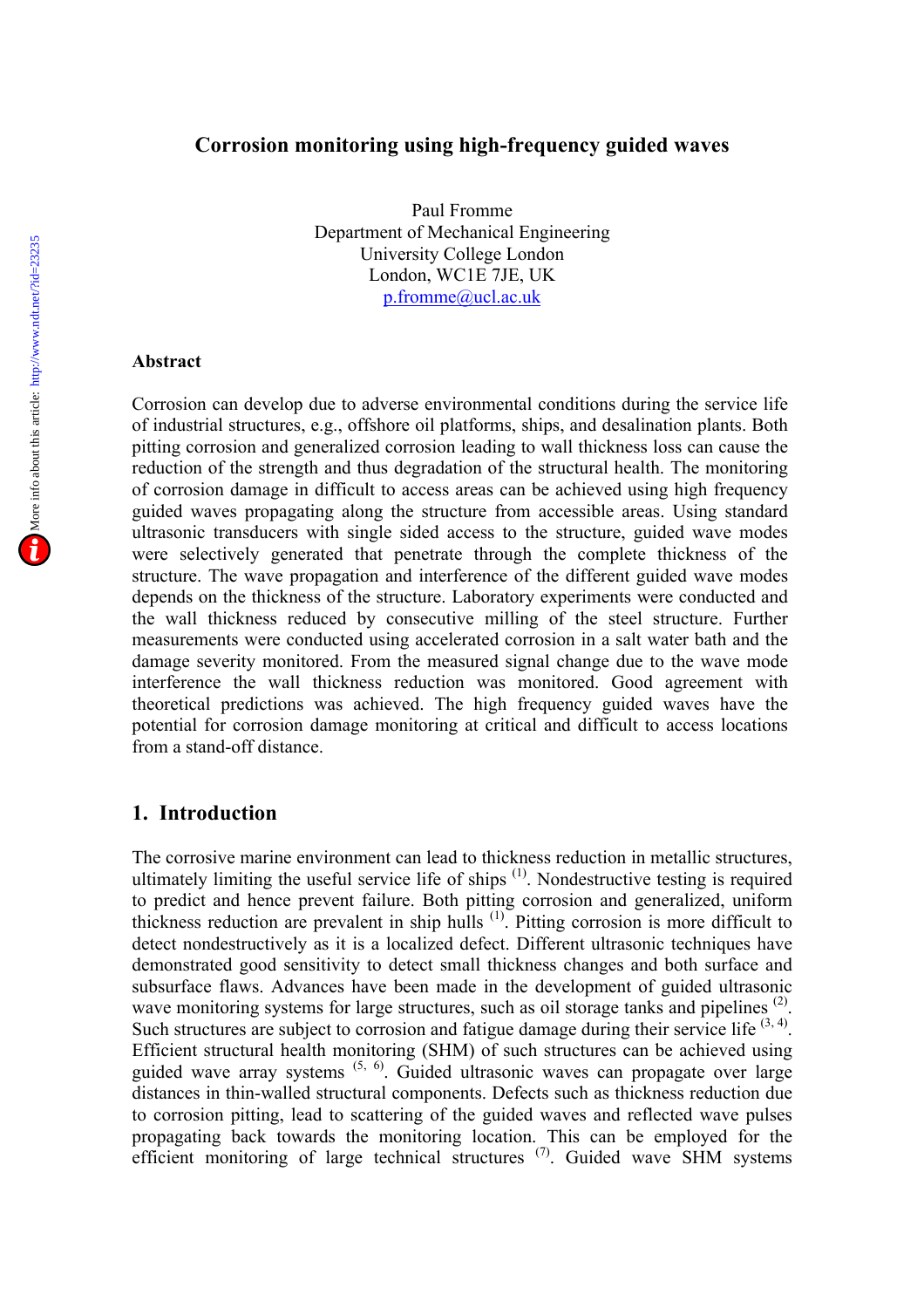typically operate at low frequencies below the cut-off frequencies of higher order wave modes to generate only the fundamental  $(A_0 \text{ or } S_0)$  wave modes, simplifying signal interpretation. The low frequency operating range allows long propagation distances but necessitates larger wavelengths and thus limited sensitivity to small defects.

High frequency guided waves have been employed for non-destructive testing purposes  $(8, 9)$ . The S<sub>0</sub> mode (around 5 MHz mm) was used for corrosion detection in aircraft structures  $(10)$ , and longitudinal modes (above 15 MHz mm) were employed for plate inspection<sup>(11)</sup>. This allows for the inspection of structures over reasonably long distances, and can be employed even if local access to the inspected part is not possible. The resulting wavelengths are comparable to those bulk wave ultrasonic testing (UT), possibly allowing good sensitivity for the detection of small defects<sup>(11)</sup>. High frequency guided waves at around 6.75 MHz mm have been studied for the detection and localization of surface defects in stiffened plates  $(12)$ . This wave type can be interpreted as the superposition of the first anti-symmetric  $A_0$  and symmetric  $S_0$  Lamb wave modes (13) . The small difference between the phase velocities leads to a continuous shift in relative phase, causing the transfer of the wave energy between the plate sides. The significant distance for this energy exchange, is the so-called beatlength<sup>(14)</sup> or beat wavelength<sup>(15)</sup>. This interference depends strongly on both the frequency and thickness of the structure.

This effect has been investigated to monitor the thickness reduction due to generalized corrosion in steel specimens. The concept was initially demonstrated using milled specimens to gain an understanding of the sensitivity of the methodology for uniform thickness reduction. Thickness reduction due to accelerated corrosion of steel specimens was monitored to verify the applicability for actual corrosion monitoring  $(16)$ . The detection of hidden, simulated (milled) pitting corrosion using pulse-echo measurements with single sided access was investigated. The high frequency guided wave modes can be easily generated and received selectively above the cut-off frequencies of the higher Lamb wave modes using standard piezoelectric wedge transducers.



**Figure 1.** Accelerated corrosion setup impressing DC current on steel plate specimen in salt water, with steel specimen, copper cathode connected to DC source, water tank with filters and heater <sup>(16)</sup>.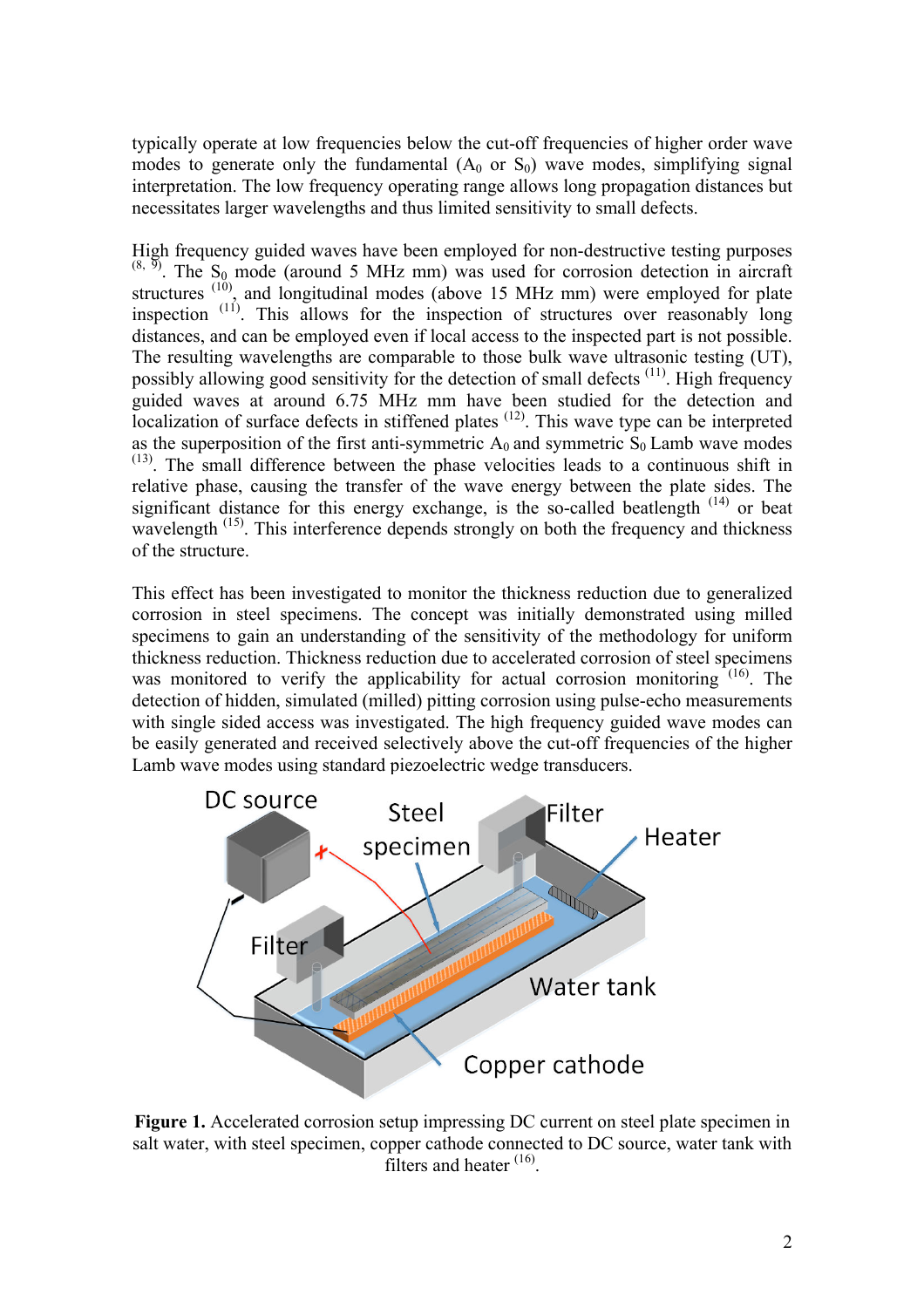# **2. Experiments**

Mild steel specimens (EN3B – AISI 1020) of size 650 mm x 100 mm were initially milled to 11 mm thickness. One specimen was then milled down in approximately 0.2 mm steps to a final thickness of 9.43 mm to achieve uniform thickness reduction. Two of the specimens were subjected to accelerated corrosion using reverse impressed current cathodic protection  $(16, 17)$ . The setup consisted of a DC voltage source, the steel plate partially submerged as the anode in salt water solution, suspended above the copper cathode (Fig. 1). The DC voltage source supplied a current of approximately 5A at 6V. The thickness was monitored using longitudinal pulse-echo ultrasonic measurements at 5 MHz along the center line of the plate. The accelerated corrosion was interrupted approximately every 30 hours to perform guided ultrasonic wave measurements. An artificial defect was machined in one of the 11 mm thick steel specimen to simulate corrosion pitting (Fig. 2). A V-shaped notch with an opening angle of 90° and a maximum depth of 5 mm was milled.

High frequency guided waves were excited using a standard 90° wedge transducer with a center frequency of 0.5 MHz. Measurements for the first three specimens were conducted using a 10-cycle tone burst excitation (sinusoid in a Hanning window), generated in a programmable function generator and amplified using a broadband power amplifier. A heterodyne laser interferometer was used for point measurements of the out-of-plane displacement field along the propagation of the ultrasonic pulse <sup>(18)</sup> (Fig. 3). The interferometer head was moved parallel to the plate surface using a scanning rig with a step size of 1 mm for a distance of 450 mm from the transducer location. The signal was band pass filtered, averaged (50 averages) and recorded using a digital storage oscilloscope. Using Matlab the amplitude at 0.45 MHz was extracted using Fast Fourier Transform (FFT) from the time trace for each measurement location. For the 4<sup>th</sup> specimen containing the simulated pitting corrosion a standard ultrasonic pulserreceiver was employed to perform the pulse-echo (P/E) measurements of the reflections at the defects. The wedge transducer was placed on the plate surface opposite to the defect to investigate the potential for hidden corrosion detection. The stand-off distance from the transducer to the defect was varied between 50 mm and 250 mm in steps of 50 mm.



**Figure 2.** Photograph of steel specimen (11 mm thickness) with V-notch (maximum depth: 5 mm, opening angle: 90°).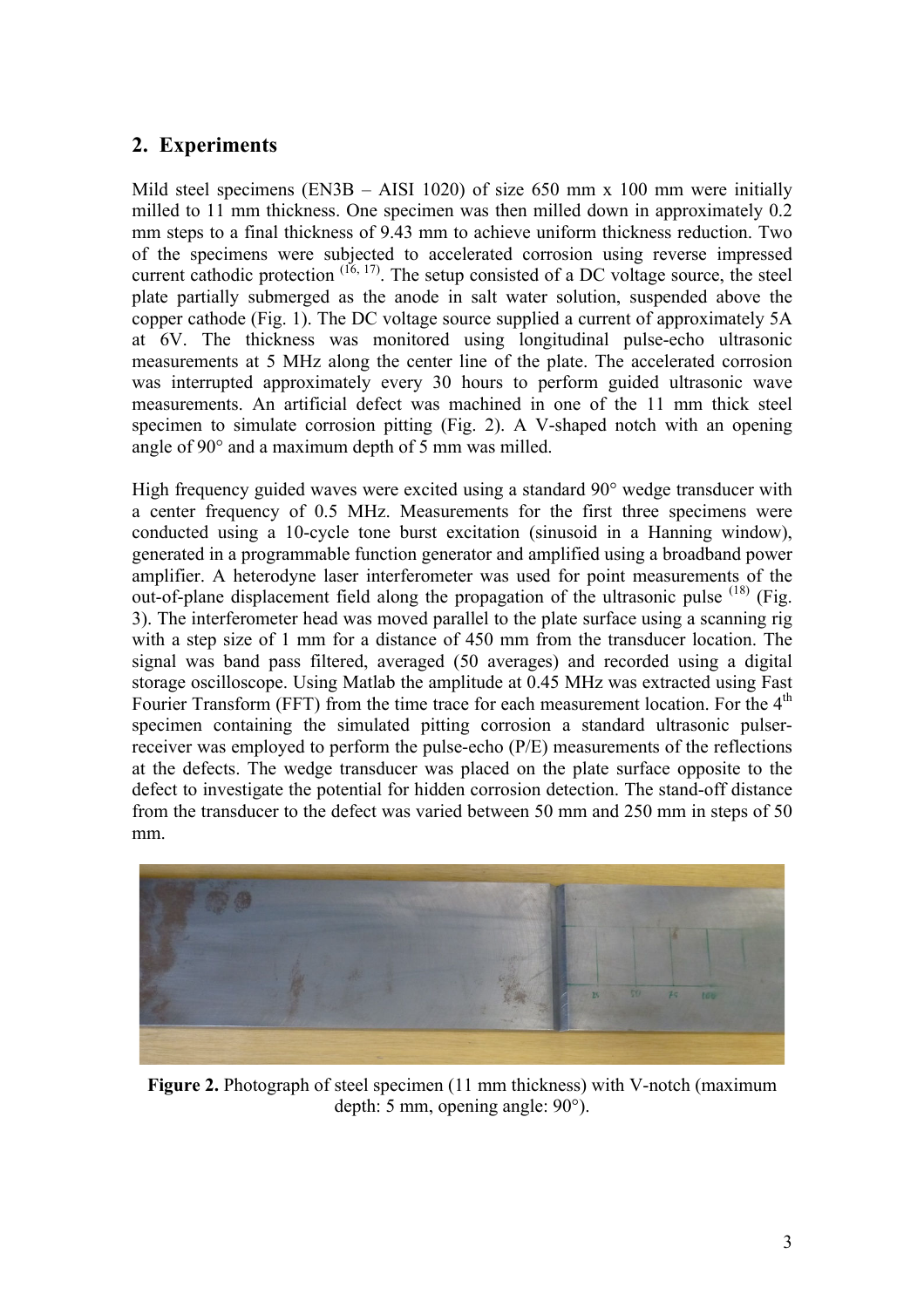

**Figure 3.** Experimental setup for laser measurement of high frequency guided ultrasonic wave propagation on steel specimen<sup>(16)</sup>.

### **3. Guided wave measurement for thickness reduction**

One mild steel plate specimen was milled down in uniform steps of approximately 0.2 mm from an initial thickness of 11.0 mm to a thickness of 9.43 mm. For each plate thickness the high frequency guided wave propagation along the specimen was measured using the laser interferometer. The amplitude at 0.45 MHz was extracted from each time trace using FFT and its variation with propagation distance analyzed. The beating effect between the two wave modes with similar phase velocity leads to a periodic amplitude variation (Fig. 4). The amplitude periodically decreases and increases as the wave propagates along the specimen. This beating effect depends strongly on the frequency-thickness product, so that in the time domain the amplitude variation is less pronounced as the wave pulse contains energy over a range of frequencies. The measured amplitude curves show some variation over shorter length scales due to the additional excitation of higher wave modes  $(19)$ . The experimentally measured amplitude curves were fitted using Matlab with the theoretically predicted exponentially decreasing cosine curve and good general agreement can be observed in Fig. 4 for four different plate thicknesses. The experimental beatlength matched well with the theoretically predicted beatlength using Disperse  $(20)$  with a maximum error of less than 8% for all cases.

The accelerated corrosion for two mild steel plate specimens was interrupted regularly (approximately every 30 hours) and the plate thickness and high frequency guided wave propagation along the specimen measured. The variation of the amplitude with propagation distance was analyzed. Similar experimental amplitude variation to the results for the milled specimen with periodic amplitude increase and decrease due to the guided wave interference can be observed in Fig. 5 for one of the corroded specimens. The theoretical fit matches the measurements reasonably well, and the shorter beatlength for smaller plate thickness can be clearly seen. The deviation between theoretical and experimental beatlength is slightly higher than for the milled plate specimen, with a maximum error of about 10%. This slightly reduced sensitivity for the plate thickness determination would still be sufficient to detect generalized corrosion before it affects the structural integrity.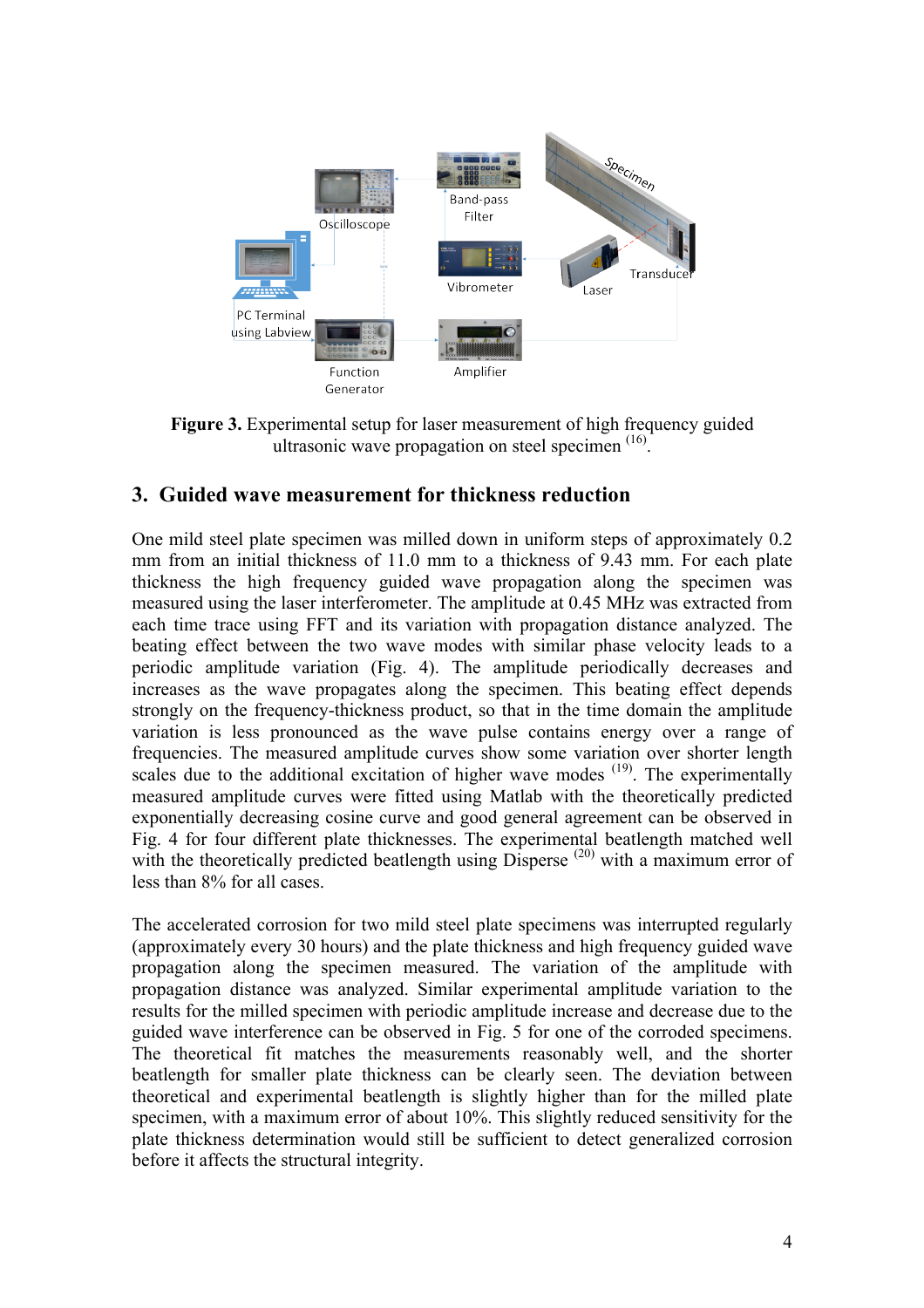

**Figure 4.** Experimental measurement of high frequency guided wave amplitude (0.45 MHz, FFT) on milled steel specimen; thickness: a) 11.00 mm; b) 10.39 mm, c) 9.80 mm, d) 9.43 mm; measured amplitude (laser interferometer, black dots) and exponential fit (brown, dashed line).



**Figure 5.** Experimental measurement of high frequency guided wave amplitude (0.45 MHz, FFT) on steel specimen with accelerated corrosion; thickness: a) 10.80 mm; b) 10.49 mm, c) 9.82 mm, d) 9.42 mm; measured amplitude (laser interferometer, black dots) and exponential fit (brown, dashed line).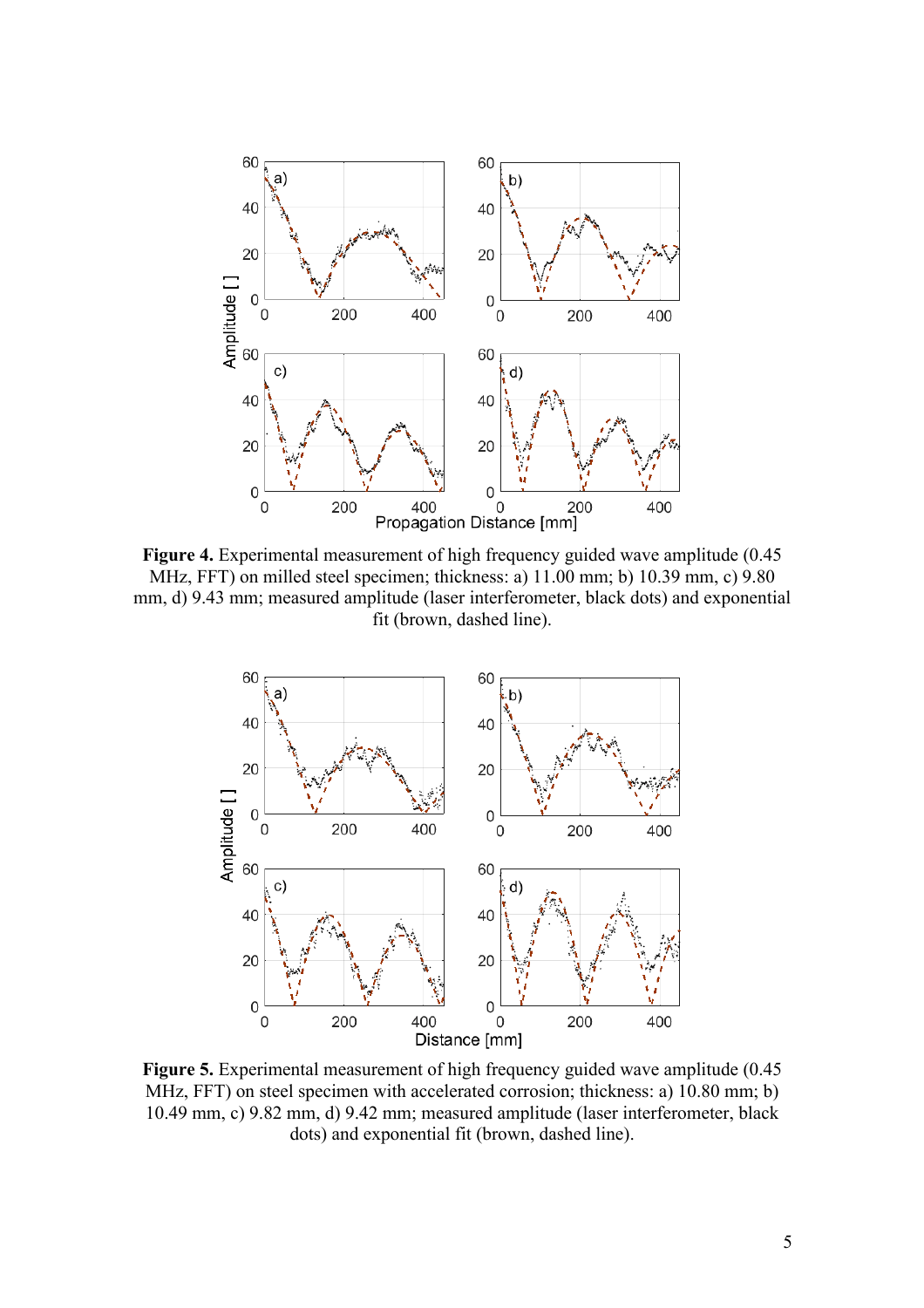

**Figure 6.** Comparison of theoretically predicted beatlength at 0.45 MHz (dashed, brown) against measured beatlength (fit from laser amplitude measurements at 0.45 MHz); milled specimen: black circles; corroded specimens: red diamonds (specimen #1), blue squares (specimen #2).

Shown in Fig. 6 is the measured beatlength (FFT, 0.45 MHz) for experiments using the milled and corroded specimens against the independently measured plate thickness. Good agreement with the theoretical beatlength can be observed with the beatlength decreasing with thickness. For the initial specimen thickness the guided wave propagation distance is comparable to the beatlength, leading to the fitting procedure being less accurate. For shorter beatlength the fitting procedure is more accurate as multiple minima and maxima occur over the propagation distance. A significant change in beatlength and good agreement can be observed in Fig. 6. The maximum change in thickness of about 1.6 mm (14%) leads to a change in beatlength by approximately 45% for the milled and corroded specimens. The sensitivity of the method for the determination of the plate thickness was estimated to give a resolution of about 0.3 mm (3% of plate thickness), which would be sufficient to detect generalized corrosion before it affects the structural integrity of corroded plate structures in marine applications.

#### **4. Potential for Hidden Pitting Corrosion Detection**

For one of the specimens an artificial defect (V-shaped notch, maximum depth: 5 mm, across specimen width) was machined to simulate pitting corrosion (Fig. 2). Standard P/E measurements using the wedge transducer were performed to investigate the reflection of the high frequency guided wave pulses and to ascertain the potential for the detection of hidden pitting corrosion from a stand-off distance, shown schematically in Fig. 7.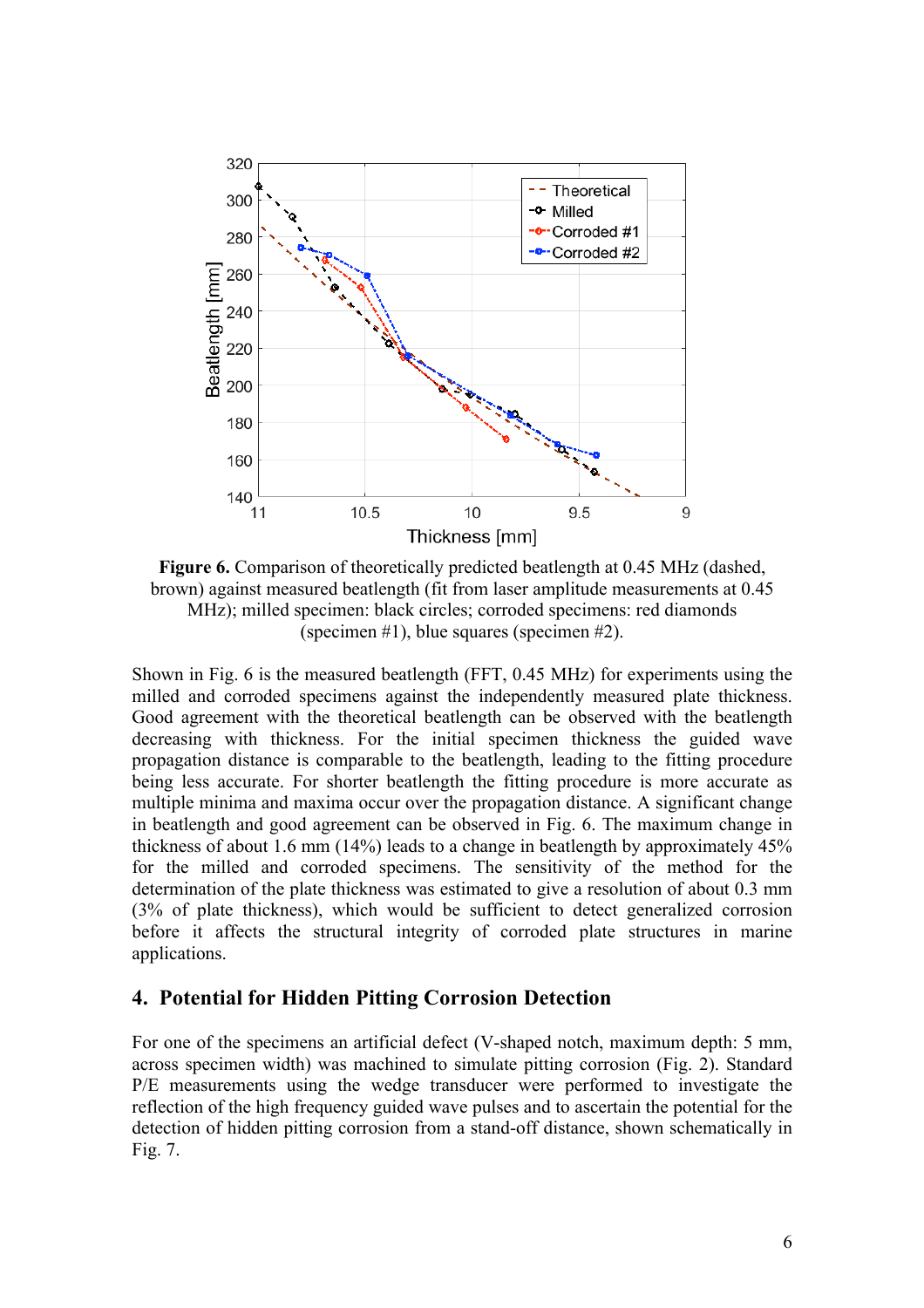



**Figure 7.** Schematic of experimental P/E measurements using wedge transducer at varying stand-off distances for detection of artificial defect (V-notch, 5 mm depth, 90° opening angle) in 11 mm thick steel plate on opposite specimen surface.

The experimentally obtained P/E signals are shown in Fig. 8. The initial pulses a 0 ms and 0.05 ms are transducer ringing internal reflections within the wedge. The measurements were conducted for different stand-off distances from the transducer to the defect, ranging from 50 mm to 250 mm with a step size of 50 mm. The red dashed line in Fig. 8 shows approximately the expected arrival time of the pulse reflected at the defect. A clear pulse can be seen for all stand-off distances at the expected times, allowing the detection of the simulated pitting corrosion.



**Figure 8.** Experimentally measured P/E signals for V-notch (5 mm depth, 90° opening angle) in 11 mm thick steel plate; wedge transducer (0.5 MHz) placed on opposite specimen surface as defect at different distances to defect center; variation of stand-off distance transducer to defect.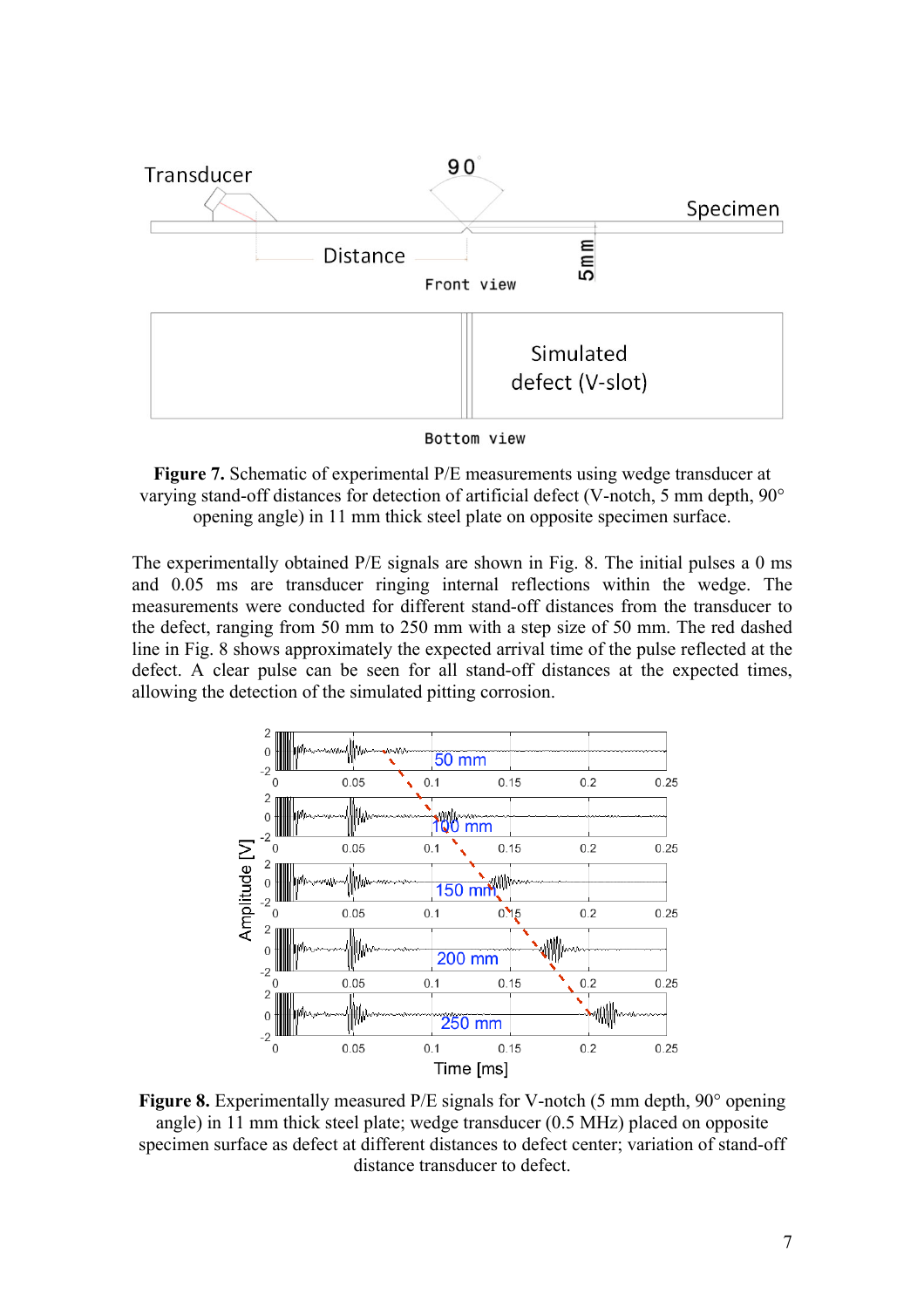The amplitude of the defect reflection increases with stand-off distance due to the interference of the wave modes. The reflected pulse at 50 mm stand-off distance is rather small as most of the guided wave energy is on the side opposite the defect where the transducer has been placed. For stand-off distances of 200 mm and 250 mm most of the incident wave energy is expected to be focused on the side of the specimen containing the part-thickness notch. A significant reflected pulse can be observed, allowing the detection of the simulated hidden pitting corrosion from a stand-off distance of about a quarter of a meter without access to the damaged plate side.

## **5. Conclusions**

High frequency guided ultrasonic waves propagating along the structure allow for the monitoring of wall thickness reduction over reasonable lengths compared to throughthickness point measurements. Experimentally the high frequency guided waves were excited selectively using standard ultrasonic wedge transducers and measured using a laser interferometer. The amplitude beatlength due to the interference of the guided wave modes was calculated from the experimentally measured amplitude curves. Milling the plate specimen to achieve uniform thickness reduction, good agreement of the experimentally measured beatlength with theoretical calculations was obtained and the sensitivity of the proposed methodology quantified. Accelerated corrosion resulted in wall thickness loss and similar reduction of the beatlength and could be measured with comparative accuracy. The achieved sensitivity would allow the detection of generalized corrosion before it affects the structural integrity of plate structures. Standard P/E measurements employing the high frequency guided wave modes were conducted for a specimen containing simulated pitting corrosion. The potential for the detection of hidden pitting corrosion (opposite specimen surface to transducer) was demonstrated. The amplitude of the defect reflection depends on the stand-off distance of the transducer to the defect. It was observed that simulated typical hidden pitting corrosion defects can be reliably detected from a stand-off distance without access to the damaged plate side.

### **7. Acknowledgements**

The author would like to thank Daniel Chew, Jason Sanderson and Adrian Safciuc for their contribution to the experiments, Dr. Bernard Masserey for the theoretical contributions, and Richard Winn and Phil Jeavons at the UCL Mechanical Engineering workshop for the precision machining.

### **References**

- 1. T. Nakai, H. Matsushita, N. Yamamoto, and H. Arai, 'Effect of pitting corrosion on local strength of hold frames of bulk carriers (1st report),' Marine Struct. Vol 17, pp 403-432, 2004.
- 2. J.L. Rose, 'Standing on the shoulders of giants: An example of guided wave inspection,' Mat. Eval. Vol 60, pp 53-59, 2002.